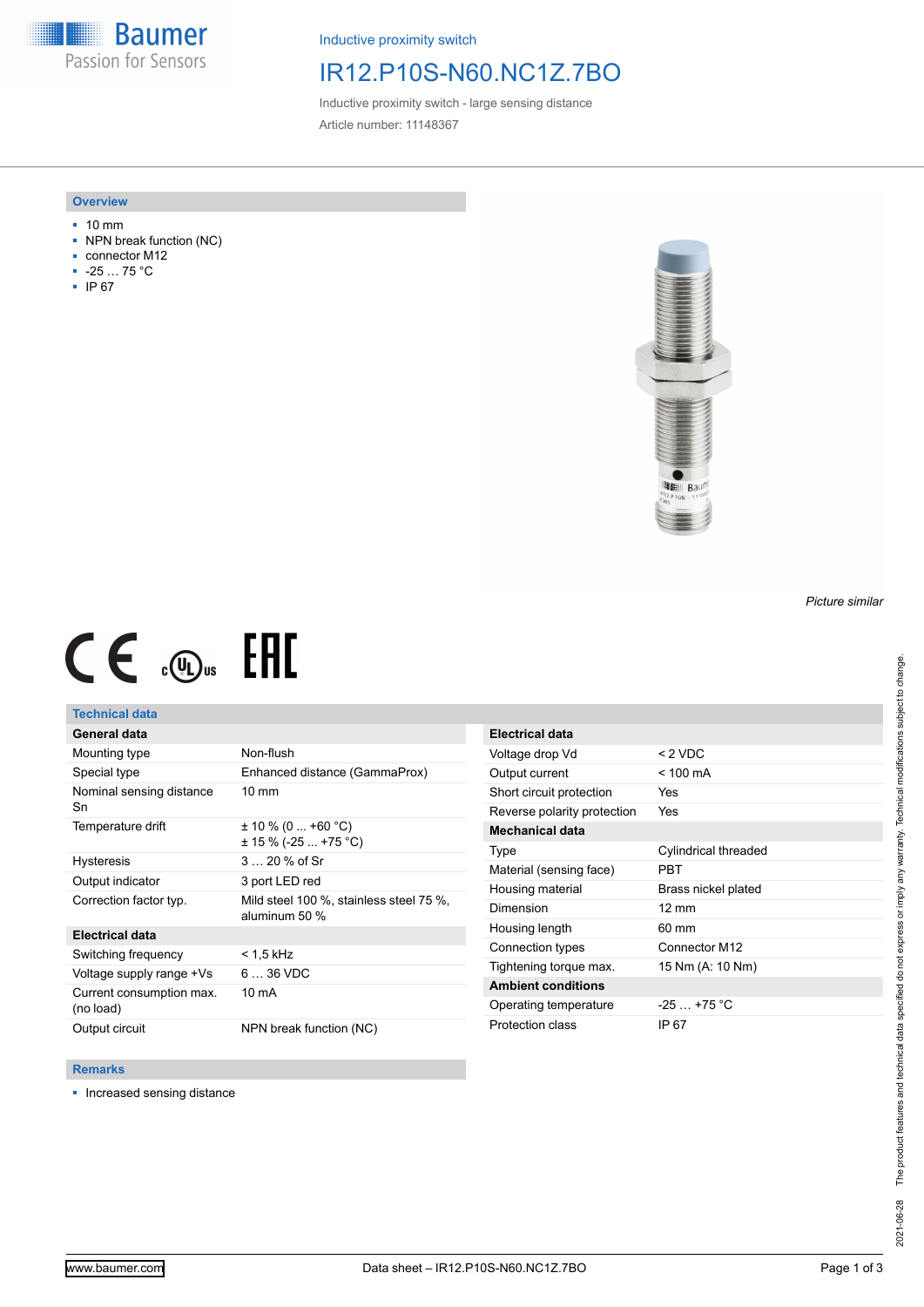

Inductive proximity switch

# IR12.P10S-N60.NC1Z.7BO

Inductive proximity switch - large sensing distance Article number: 11148367







**Correction factors for different mounting situation (approx.)**



| Mounting material | Correction factor |
|-------------------|-------------------|
| Mild steel        | $100\%$           |
| Stainless steel   | $100 \%$          |
| Aluminum          | $100\%$           |



| Mounting material | Correction factor |
|-------------------|-------------------|
| Mild steel        | $105 \%$          |
| Stainless steel   | $100\%$           |
| Aluminum          | $100\%$           |



| Mounting material | <b>Correction factor</b> |
|-------------------|--------------------------|
| Mild steel        | not possible             |
| Stainless steel   | not possible             |
| Aluminum          | 90%                      |